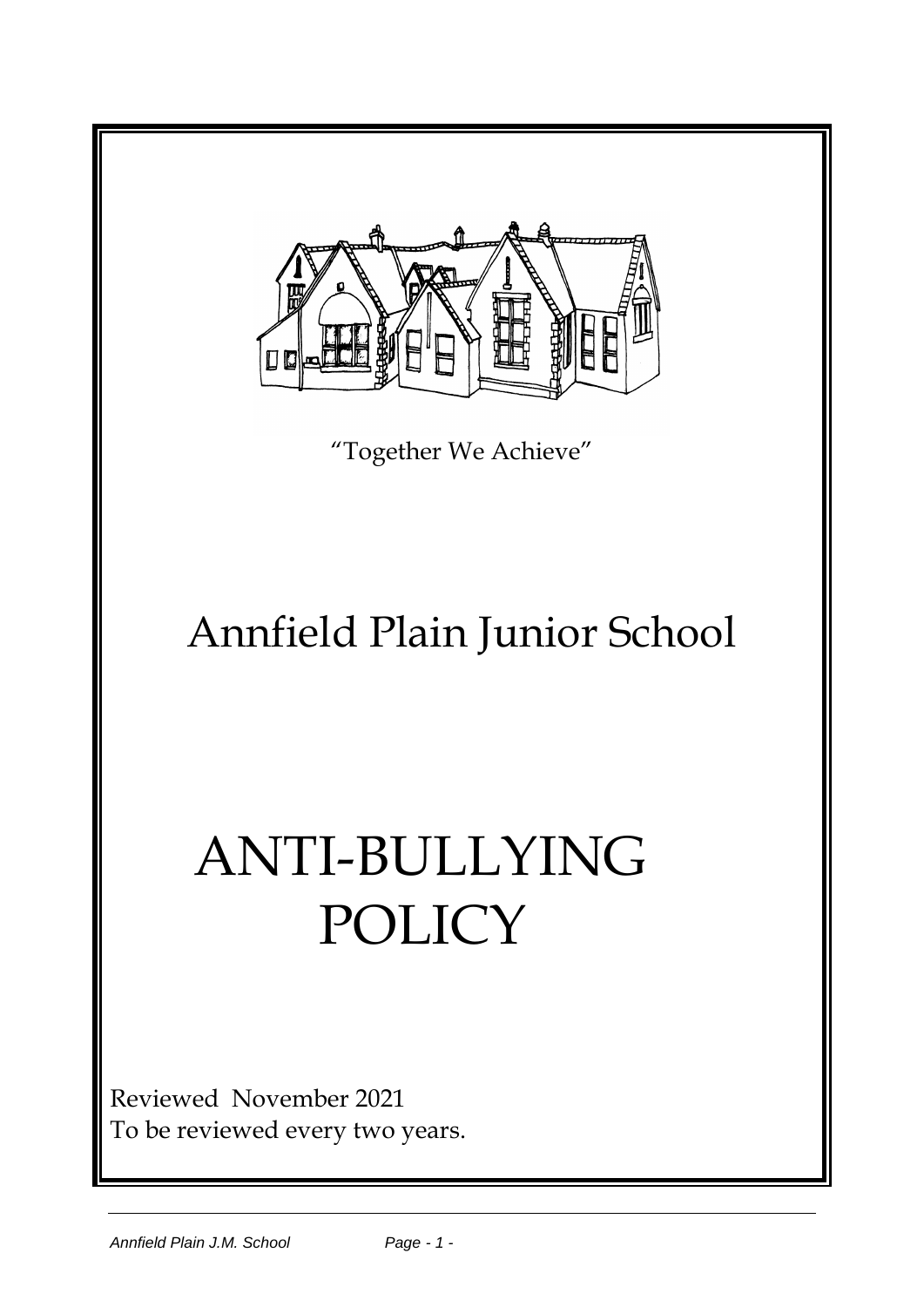# **POLICY FOR ANTI-BULLYING**

## **Introduction**:

- THIS DOCUMENT is a statement of the aims, principles and strategies for dealing with 'Bullying' in Annfield Plain J.M. School.
- IT WAS DEVELOPED from earlier statements produced through staff consultation in September 1993 into this common policy format
- IT WAS ORIGINALLY APPROVED BY THE GOVERNING BODY in September 1993 and reviewed every 2 years.

## **What is bullying?**

In Annfield Plain Junior School we consider bullying to be:

- deliberately hurtful ( including aggression)
- repeated over a period of time
- difficult for victims to defend themselves against.

Bullying may take many forms, but three main types are:

- Physical hitting, kicking, taking belongings
- Verbal name calling, insulting, making offensive remarks.
- Indirect spreading nasty stories about someone, exclusion from social groups, being made the subject of malicious rumours
- Mobile Phone/E-Mail Bullying (Cyber)
- Homophobic Bullying
- Racist Bullying (bullying someone because of their skin colour or culture)

#### **Aims**

OUR AIMS IN PREVENTING BULLYING are:

- to promote an environment where the concerns of the individual are taken seriously and dealt with appropriately. Adopt school values that reject bullying behaviour and promote co-operative behaviour.
- to recognise that action against bullying is the responsibility of everyone within the school and that adults should provide good models of behaviour.
- to recognise the importance of personal, social and moral education as a means by which we provide children with an active and interesting curriculum which teaches them co-operative social skills and values necessary to help them deal with issues associated with bullying.
- in the long term to develop independent, confident and happy children who value one another and respect each other's individuality.

#### **Principles in preventing and dealing with Bullying**

- Once a victim has been identified, we will show the bully and the victim that we care about all of our children, that bullying will not be tolerated and that our response to bullying is a corrective one.
- The victim's safety is paramount.
- Parents will be asked to co-operate with the school and to support our anti-bullying policy. With this partnership, and a commitment and willingness to learn from all bullying incidents, we shall move closer to providing all of our children with a caring and nurturing environment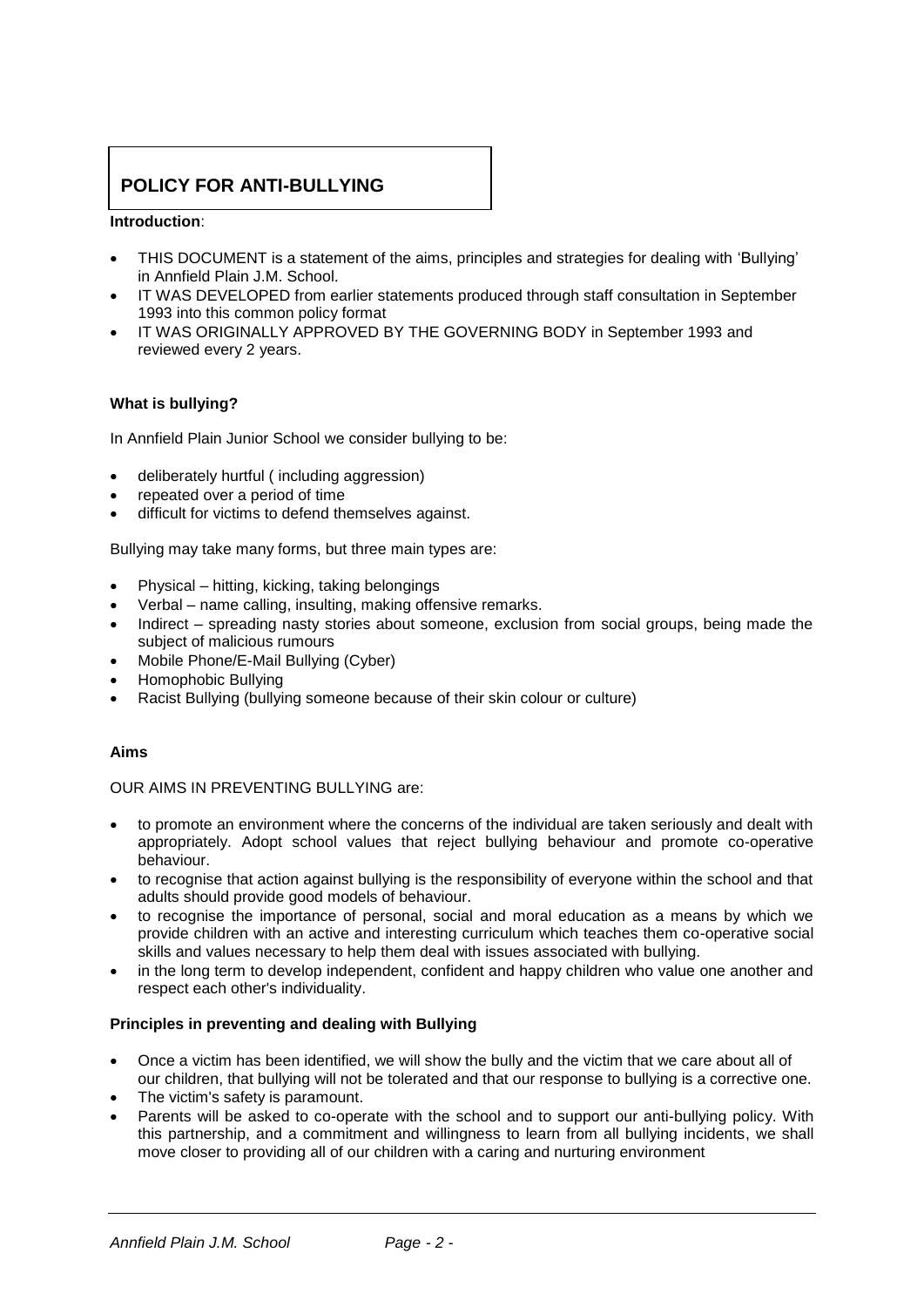- Guidelines are available which inform children, parents and staff of how the school will deal with bullying (appendix 1 and 2 )
- In dealing with serious bullying incidents which may result in damage to person or property the Head Teacher and/or the Deputy Head Teacher will commit themselves to interviewing those involved and establishing punishments and counselling. All members of staff will be informed of the incidents and reminded of the need to be vigilant about the school. In all of these cases a written record will be kept.
- In less serious cases of bullying one-off incidents of bullying/, which do not result in actual physical harm eg. name calling or teasing - the classroom teacher may feel it is important, or appropriate, to deal with the incident. The Head Teacher / Deputy Head will be informed. School will keep a log of bullying incidents and governors are able to track incidents – this is to ensure repeated incidents are dealt with appropriately.
- A playground pal scheme is operated, with pupils trained and supervised fortnightly, in school.
- Each classroom has a worry box, where they can complete a short explanation of any worries which the teacher will follow up.
- Every child has signed a responsible internet use contract in school to prevent cyber bullying and all pupils receive annual staying safe online training. Annual training for cyber bullying and internet safety is also offered to parents through an information sharing coffee afternoon.

## **Strategies for responding to Bullying**

- The issue of bullying is a regular part of the curriculum as it can also adversely affect the child's education. Opportunities in lessons which allow and encourage children to express their feelings, share fears and resolve conflicts are to be promoted. We try to teach children the difference between bullying and falling out. For incidents of falling out staff are able to use a restorative approach ensuring all involved can resolve issues. Many children have worries, which are not bullying.
- Each classroom has a worry box which class teachers check regularly and then are able to support pupils appropriately with their worries.
- Within programmes of study for P.S.H.C.E there is a range of support to help children to deal with both bullying and falling out, as both can be overwhelming to the pupil. This helps children to develop their own strategies for helping them to deal with incidents they perceive as bullying. In addition a small number of pupils will receive Listening Matters, Socially Speaking, Early Intervention Behaviour Service, now known as the emotional wellbeing team (EWEL team) support to help build their self-esteem or modify their behaviours.
- **We are a listening school and pupils are encouraged to tell if they feel they are being bullied or a friend is. Staff are encouraged to listen before deciding if it is bullying. Where possible a restorative approach is used and staff are encouraged to ask,"How are you feeling?", rather than "What have you done?". As a rights respecting school during discussion with the pupils, it is important that pupils understand their rights but also their responsibilities, in order to promote good habits for ongoing relationships.**
- The management of children's behaviour during breaks and lunchtimes is an important part of the school's discipline system. Children are encouraged to play safely, taught how to play games, may use the library or quiet area. Pupils who find the yard difficult to negotiate are able to speak to their class teacher for support or may request a playtime pass to have quiet time off the yard.
- The school's reward & sanctions green card system operates throughout the day. Time out is also given to those pupils whose behaviour or play is not appropriate and need a reminder. If a child persistently disrupts play, then they will be removed from the yard for a period of time to allow others to enjoy their playtimes, as well as receive sanctions on the card system.
- Playground pals are encouraged to play with pupils who are feeling lonely or find it difficult to play with others.
- The Annfield Plain Big Promise (School Charter) clearly states that bullying is not accepted and that everyone knows and should follow the strategies above and tell someone if they are being bullied. Pupils are encouraged to understand they have the right to feel safe and not be bullied but they also have the responsibility to tell if they or someone else is being bullied.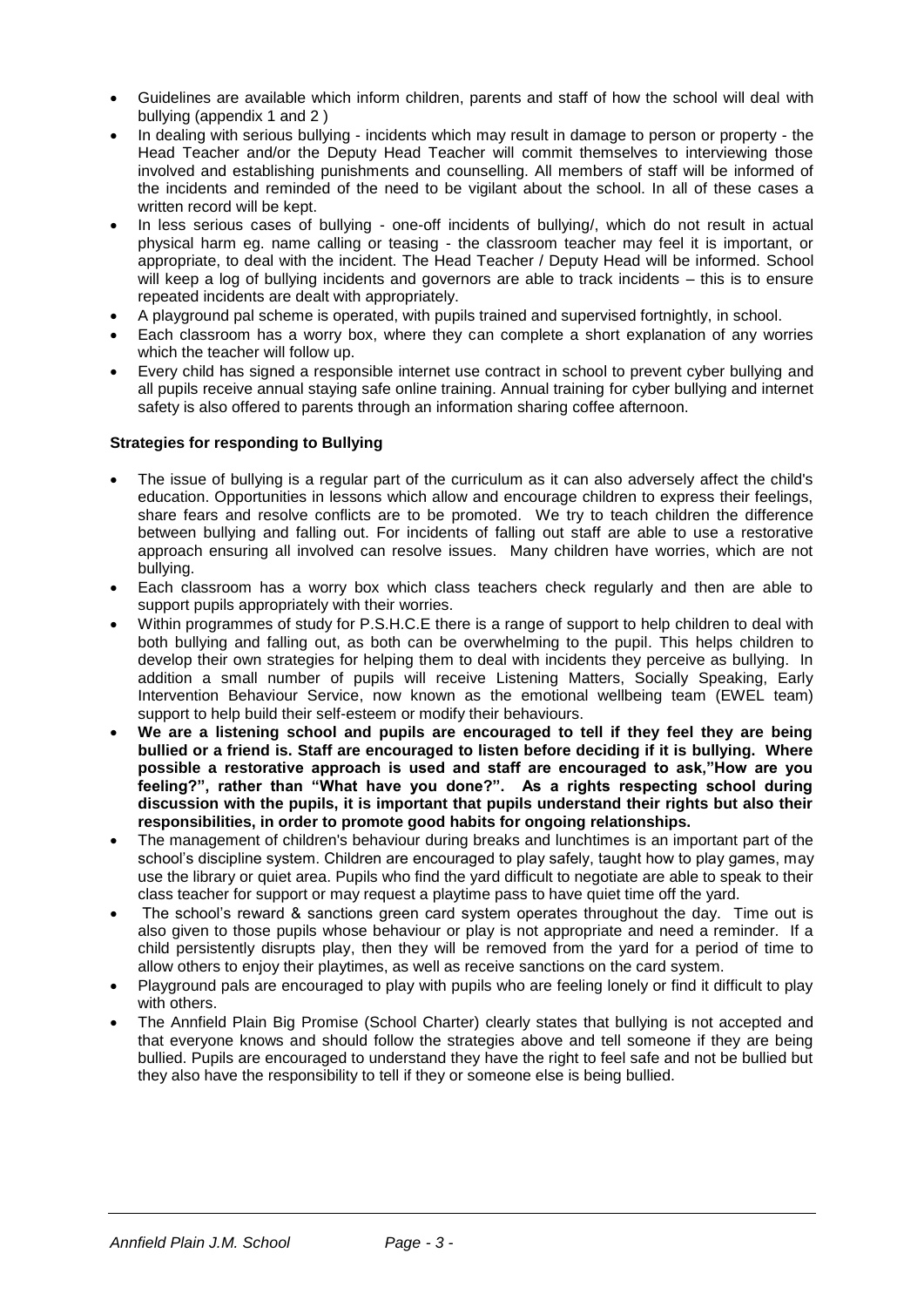## **Signs of bullying:**

The behaviour of children, young people and adults is not always easily understood. Changes in behaviour may have many causes. Being bullied can be one reason why a child or young person's behaviour changes.

There is a need to be alert to the possibility that bullying is occurring. These are some signs which need to be investigated sensitively: -

The child or young person may:

- Become withdrawn, clingy, moody, aggressive, uncooperative or non-communicative.
- Behave in immature ways, e.g. revert to thumb sucking or tantrums.
- Have sleep or appetite problems.
- Have more difficulty in concentrating.
- Show variation in performance.
- Have cuts, bruises or aches and pains without adequate explanation.
- Request extra money or start stealing.
- Have clothes or possessions which are damaged or lost.
- Complain of illness more frequently.
- Show a marked change in a well-established pattern of behaviour e.g. A sudden loss of interest in a previously favoured activity Changing times of coming to and going from the house A reluctance to (or no longer wishing to) leave the home A request to change school, youth club, etc. A refusal to return to a place or activity

#### SOME VICTIMS OF BULLYING DO NOT APPEAR TO REVEAL ANY OUTWARD SIGNS

THESE SIGNS CAN ALSO BE AN INDICATION OF OTHER PROBLEMS AND MAY NOT ALWAYS BE LINKED TO BULLYING

#### **Dealing with a child who has been bullied**

We treat a child who is being bullied and incidents seriously whether reported by staff / parents/ peers. We acknowledge that anyone can be a target for bullying and it is not his or her fault,

- \* Respond immediately to the bullying incident
- \* Assess the situation and gather information from both sides to establish the facts.
- \* Reassure the victim they have done the right thing by telling someone.
- \* Empower the child by praising their courage for telling
- \* Decide with the victim the most appropriate course of action to stop the bullying which could be: a teacher led meeting with the bully or the teacher having a word with the bully.
- \* In more serious incidents the Head Teacher will be informed.

\* Head Teacher will inform parents of both the victim and the bully of procedures in place and actions taken.

\* Identify areas of the environment where bullying occurs: corridors, classrooms where the teacher is absent, playground.

\* Record the serious incident. **( Appendix 3 – recording sheet** )

#### **Dealing with a Pupil who is a bully.**

All staff to follow agreed lines of action:

- \* Immediately respond to bullying incidents.
- \* Diffuse the situation and remain calm and non-judgemental
- \* Separate the bullying actions from the person who is bullying.
- Reassure the victim(s).
- Explain clearly to the child what is going to happen to ensure they understand rules, responsibilities and consequences that the school follows.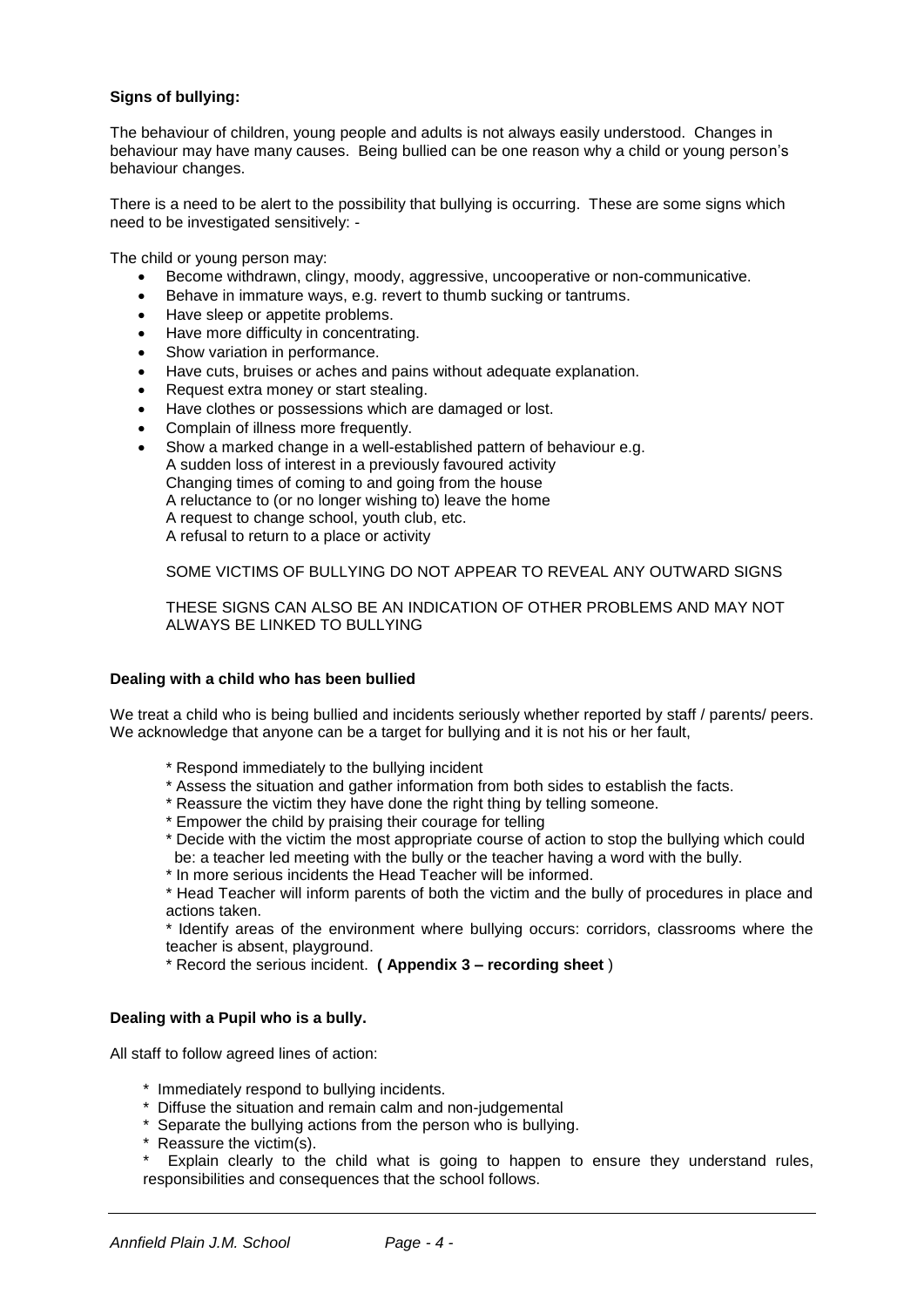\* Make it plain to the bully that you disapprove of the bullying behaviour. Do not bully the bully. this merely serves to endorse their aggressive behaviour.

\* Decide the most effective and appropriate punishment eg. discussion to ascertain the reason for the bullying and possible support to change the bullying behaviour, loss of privilege, very close supervision at playtimes / dinnertimes, detention which is supervised. Explain to the child why that punishment was chosen.

\* Inform the Head Teacher / Deputy Head teacher.

\* The Head Teacher will inform parents of events and consequences that may follow and involve them in any further action. This could involve being on bully watch which is a system which alerts teachers to bullying behaviours.

## **OTHER AGENCIES MAY BE INVOLVED SUCH AS:**

School Counsellors Early Intervention Emotional Wellbeing Service (EWEL) Education Welfare Service/Attendance Officers Social Services Department Educational Psychology Service Police

**ALL CHILDREN HAVE THE RIGHT** to enjoy to the fullest possible extent the benefits of the educational provision offered by the school. The unhappiness of bullied children is likely to affect their concentration and learning or may result in their suffering injury. Some children will avoid being bullied by not going to school. We have a duty to uphold certain values, including those which reject bullying and cruelty, otherwise children will interpret our inaction as condoning unacceptable behaviour.

Strategies for Recording and Reporting :~

**RECORDS OF BULLYING** will be kept in the Head Teacher's office. The parents of pupils with bullying incidents are invited into school and may be asked to keep in regular contact with school, to provide a consistent home-school approach to modifying their child's behaviour . Records will be kept for the length of time the child is in the school and if necessary handed onto the next school.

#### **Monitoring and evaluation**

- Monitoring of the policy will be bi-annually.
- The Chair of Governors will be informed of repeated incidents of bullying.
- The policy will be shared and reviewed with staff, pupils and parents on the school website.
- We will involve School Council / Staff/ Governors where appropriate in reviewing the policy.

## **APPENDICES**

- 1 Guidelines for children who are being bullied
- 2 Guidelines for parents and families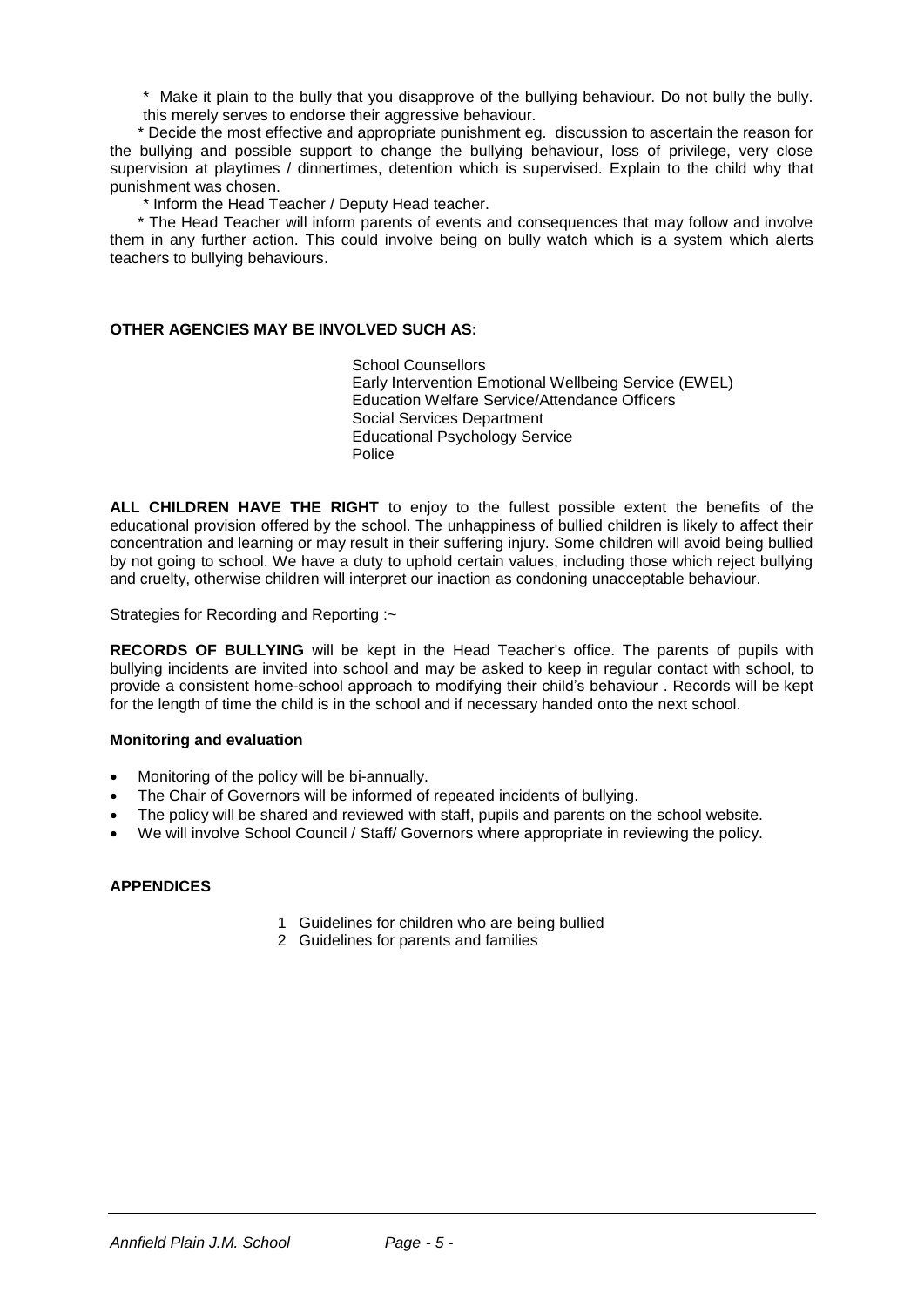## **Appendix 1**

# **GUIDELINES FOR PUPILS BEING BULLIED**

When you are being bullied:

- \* be firm and clear look them in the eye and tell them to stop;
- \* get away from the situation as quickly as possible;
- \* tell an adult what has happened straight away.

After you have been bullied:

- \* tell a teacher or another adult in your school;
- \* tell your family;
- \* if you are scared to tell a teacher or an adult on your own, ask a friend to go with

you;

- \* keep on speaking up until someone listens;
- \* don't blame yourself for what has happened.

When you are talking about bullying with an adult, be clear about:

- \* what has happened to you;
- \* why you think it happened;
- \* how often it has happened;
- \* who was involved;
- \* who saw what was happening;
- \* where it happened;
- \* what you have done about it already.

#### **Appendix 2**

## **GUIDELINES FOR PARENTS AND FAMILIES**

Parents and families have an important part to play in helping schools deal with bullying.

First, discourage your child from using bullying behaviour at home or elsewhere. Show them how to resolve difficult situations without using violence or aggression.

Secondly, watch out for signs that your child is being bullied, or is bullying others. Parents and families are often the first to detect a problem exists. Don't dismiss it. Contact school if you are worried.

#### Section A :

If your child has been bullied:

\* calmly talk with your child about their experience;

\* make a note of what your child says - particularly who was said to be involved; how often bullying has occurred; where it happened and what has happened;

- \* reassure your child that they have done the right thing to tell you about bullying;
- \* advise your child not to try and buy the bully off with sweets or other 'presents';
- \* explain to your child that should any further incidents occur they must tell an adult;
- \* do not contact the parents of other children involved;
- \* make an appointment to see your child's teacher;
- \* explain to the teacher the problems your child is experiencing.

Talking with teachers about bullying:

\* try and stay calm - bear in mind that the teacher may have no idea that your child is being bullied or may have heard conflicting accounts of an incident;

\* be as specific as possible about what your child says has happened - give dates, places and names of other children involved;

\* listen to what action the school intends to take and ask if there is anything you can do to help your child or school;

\* stay in touch with the school; let them know if things improve as well as if problems continue.